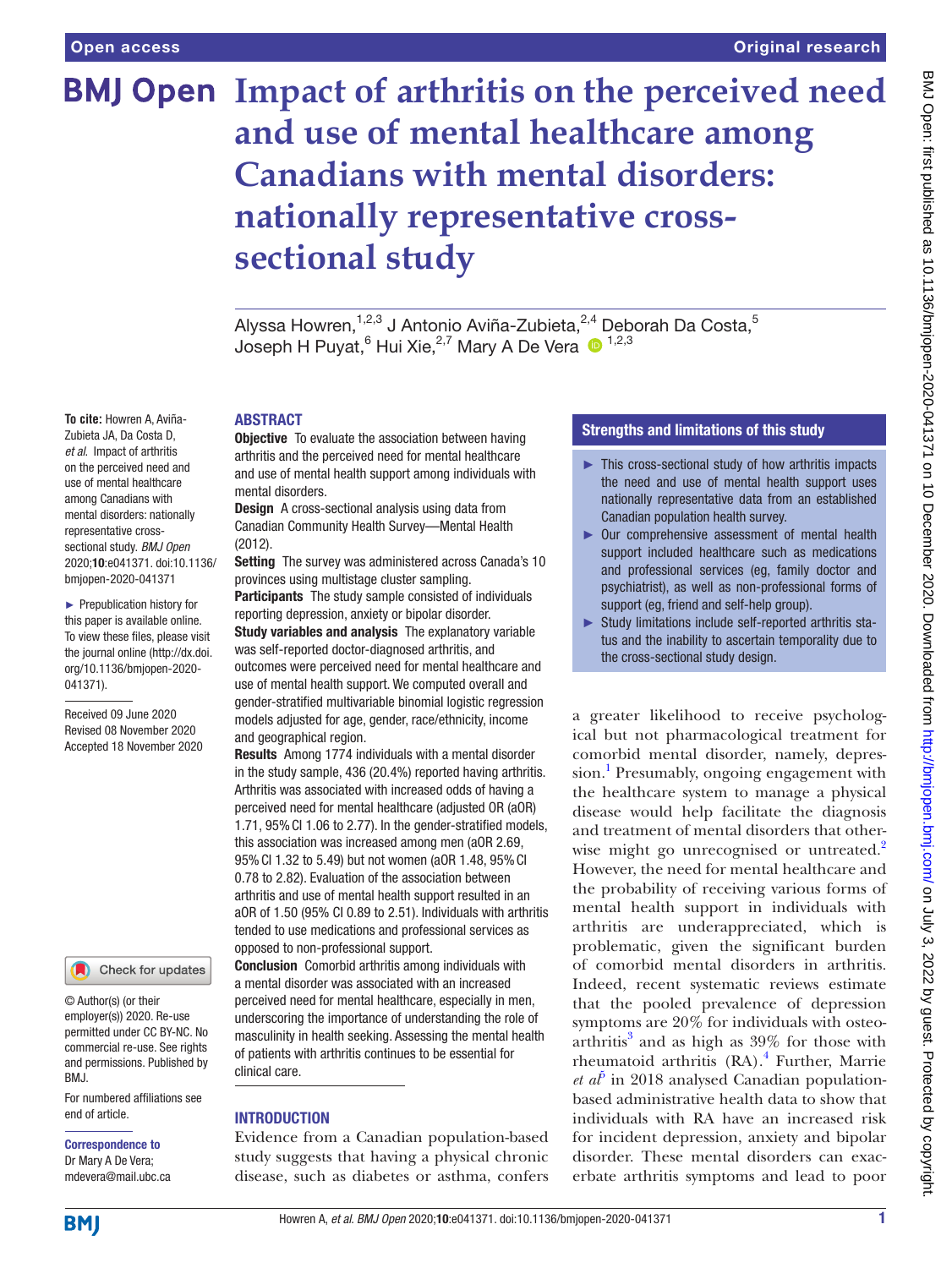health outcomes. $6-8$  For example, depression and anxiety have been shown to delay joint remission, as measured with the Disease Activity Score, within the first year of RA diagnosis.<sup>9</sup>

Prior studies of mental healthcare use among patients with arthritis have primarily evaluated use of pharmacological treatment using descriptive approaches, including one study conducted in Greece reporting that only 13% and 12% of rheumatology patients with depression and anxiety, respectively, were prescribed antidepressants or anxiolytics. $10$  Conversely, a study in the USA found that 68% of those with self-reported arthritis and depression received antidepressants, and 19% received a combination of antidepressants and psychotherapy. $^{11}$  Our understanding and efforts to improve mental health in the context of arthritis can be better informed by analytical studies that evaluate the independent effect of arthritis on the perceived need for mental healthcare, and also explore the use of mental health support beyond those that are pharmacological, to include psychological treatment, online therapy, self-help groups, and informal support from friends or family. As such, this study aimed to conduct a comprehensive population-based evaluation of the impact of arthritis on perceived need for mental healthcare and use of mental health support among individuals with mental disorders.

#### MATERIALS AND METHODS

#### Study design and source population

This population-based cross-sectional study used the public use microdata file from the nationally administered Canadian Community Health Survey—Mental Health (CCHS-MH) as the source population. In brief, the CCHS-MH was distributed in 2012 and aimed to assess the prevalence of psychological disorders, gaps in mental healthcare and use of mental health services. Survey sampling was allocated based on age, gender and geographical distribution to ensure representativeness at both the national and provincial levels. Individual participants 15 years and older across Canada's 10 provinces were then selected through multistage cluster sampling and were interviewed between January and December 2012. Approximately 3% of the Canadian population is not represented as the CCHS-MH excludes individuals living on reserves, residing in one of the three territories, enrolled in the Canadian Armed Forces or currently institutionalised. In total, 25113 of 29088 eligible individuals participated in the survey, resulting in a person-level response rate of 86.3%.[12](#page-8-3) Additional details on the design and methodology of the CCHS-MH are available through Statistics Canada.<sup>12</sup> Data from the CCHS-MH were kept private and confidential as per the Statistics Act.<sup>13</sup>

#### Study sample

The analysis investigated the association between having arthritis and perceived need for mental healthcare, as well as use of mental health support among individuals with a

mental disorder. As such, the study sample consisted of individuals who met criteria for major depressive episode, generalised anxiety disorder and/or bipolar disorder (bipolar I, bipolar II or hypomania) as defined by three derived variables based on screening questions in the CCHS-MH. The screening questions used to identify mental disorders in the CCHS-MH are derived from the WHO version of the Composite International Diagnostic Interview and arranged in the survey to resemble classifications from the *Diagnostic and Safety Manual of Mental Disorders*, Fourth Edition. All questions pertained to having depression, anxiety or bipolar disorder within the 12 months preceding the interview. Participants with invalid responses (ie, 'don't know', 'not stated' or 'refusal') to the derived variables for depression, anxiety and bipolar disorder were excluded. We further excluded individuals who did not have valid responses to the outcome variables, specifically perceived need for mental healthcare and the use of mental health support. Finally, participants were excluded if their responses to the explanatory variable, as well as confounding variables (eg, age, gender and income) were invalid (ie, don't know, not stated or refusal).

### Study variables

#### **Exposure**

The main explanatory variable was self-reported doctordiagnosed arthritis status. Preceding the questions about chronic diseases such as arthritis, participants were prompted to consider chronic diseases such as those diagnosed by a health professional and lasting or expected to last a minimum of 6months. The survey question specifically asked participants, 'Do you have arthritis, excluding fibromyalgia?' The arthritis variable was a binary categorical variable with a response option of yes or no.

#### **Outcomes**

The primary outcomes were (1) perceived need for mental healthcare in the past 12 months and (2) use of mental health support, specifically medications, professional services, or non-professional support for emotions, mental health or substance use within the 12 months prior to the CCHS-MH interview. The first outcome variable was constructed from a variable in the CCHS-MH that summarises a participants' perceived need for mental healthcare in the previous 12 months. This variable classifies participants into four categories (no perceived need, all perceived needs met, perceived needs partially met and perceived needs not met) based on their responses to having a perceived need for mental healthcare in terms of counselling, medications, information or other. We translated this variable into a binary indicator for whether individuals perceived to have a need for mental healthcare within the previous 12 months.

The second constructed outcome variable, referred to as 'use of mental health support', was a dichotomous indicator (yes or no) for use of one or more of the three aforementioned treatment or support modalities.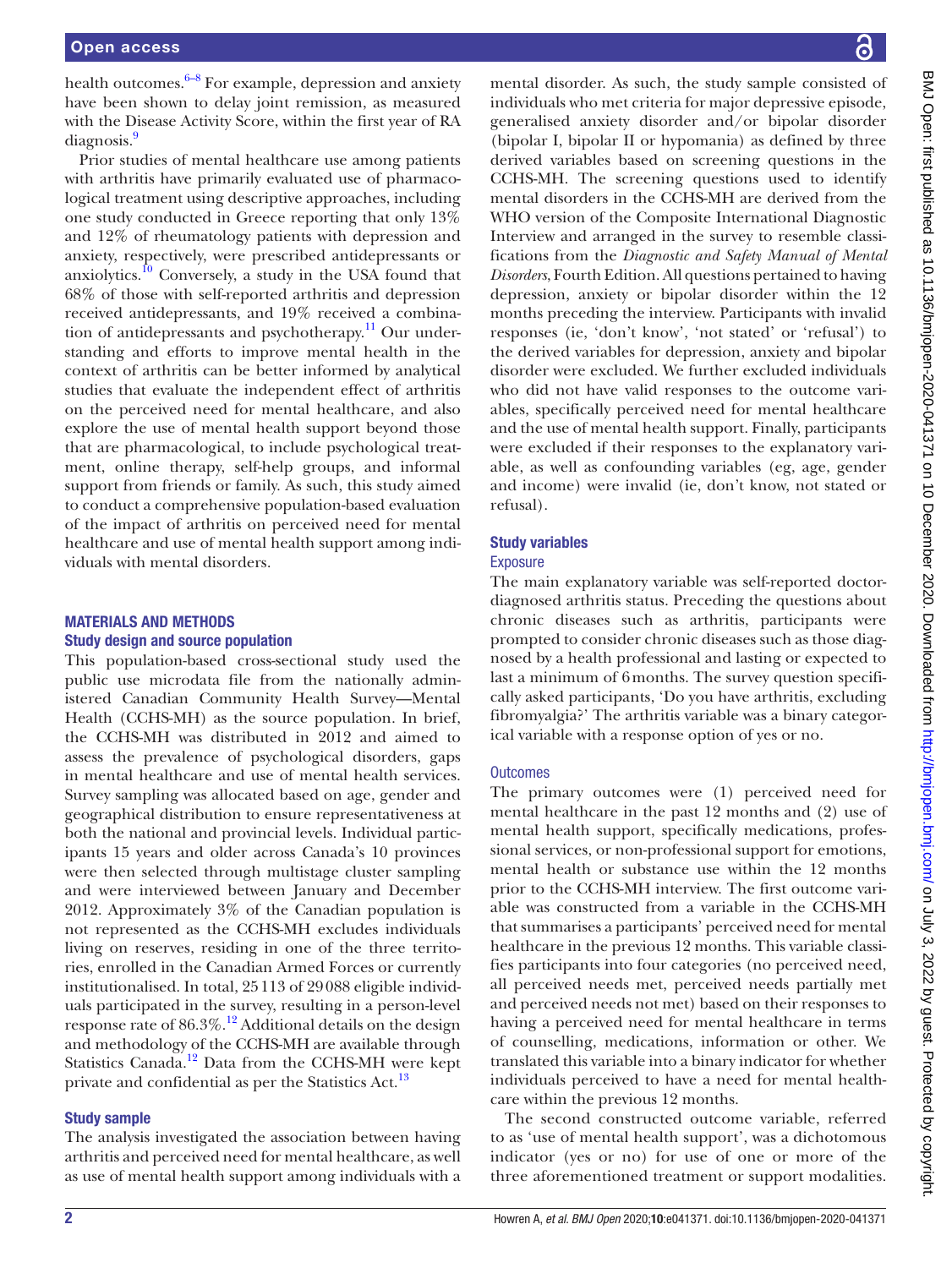Medication use referred to participants' use of any medications to help with emotions, mental health or substance use in the previous 12 months. Use of professional care included consultations provided by a psychiatrist, family doctor, psychologist, nurse, social worker/counsellor/ psychotherapist, as well as professional services by means of hospitalisation and online therapy. Support provided by non-professionals included assistance from a family member, friend, coworker, supervisor or boss, teacher or principal. Non-professional support also included self-help groups, services provided by an employer, telephone helplines or information gathered from the internet.

#### **Covariates**

We considered as potential confounders to the relationship between arthritis and outcomes of interest the following variables: age (10-year age groupings), gender (men and women), race/ethnicity (white and visible minority), household income (provincial level, by quintile) and geographical region (urban/rural). Geographical region was based on whether a participant resided in a 2011 census metropolitan area (population of ≥100000, urban) or a non-census metropolitan area (rural).

#### Statistical analysis

Descriptive statistics were used to summarise demographics and perceived need and use of mental healthcare for individuals with and without arthritis. From the source population of all participants completing the CCHS-MH, we estimated the weighted prevalence of major depressive episode, generalised anxiety disorder and bipolar disorder among participants with and without arthritis. The primary analysis of the study sample applied multivariable binomial logistic regression to evaluate whether perceived need for care, as well as use of mental health support, differs by arthritis status, adjusted for the confounding effects of age, gender, race/ethnicity, household income and geographical region. We also stratified the primary analyses according to gender. We evaluated the relationship between arthritis status and use of specific mental health support (medications, professional services and non-professional support) using  $\chi^2$  tests. The statistical analyses were weighted using CCHS-MH master weights to provide population-level estimates (eg, proportion  $(\%)$  and OR) and to account for sampling procedures. All of the analyses were completed using SAS University Edition (Release 3.8; SAS Institute Inc., Cary, NC, USA).

#### Patient and public involvement

Patients were not involved in the design, analysis or interpretation of results for this study. We plan to disseminate research findings to people living with arthritis through public forums and social media channels in collaboration with patient organisations, such as the Arthritis Patient Advisory Board of Arthritis Research Canada.

In the CCHS-MH source population consisting of 25113 participants in total, there were 5463 (16.7%) individuals identified as having arthritis and 19628 (83.2%) without arthritis ([figure](#page-3-0) 1). Within the source population, depression was the most prevalent mental disorder in individuals with arthritis (n=326, population weighted percentage 5.5%) followed by anxiety (n=231, 4.3%) and bipolar disorder (n=88, 1.6%). The prevalence of mental disorders was lower among individuals without arthritis, with weighted prevalence estimates of 4.5% (n=991) for depression,  $2.2\%$  (n=514) for anxiety and  $1.5\%$  (n=295) for bipolar disorder.

#### Study sample

The study sample consisted of 1774 individuals with mental disorders, namely, depression, anxiety and/or bipolar disorder in the previous 12 months ([figure](#page-3-0) 1). Descriptive characteristics for the study sample are reported in [table](#page-4-0) 1. Among the study sample, 436 (20.4%) individuals also reported having arthritis. Individuals with arthritis were older than those without arthritis, with 82.7% and 27.0% of participants over 45 years of age, respectively. There was a higher proportion of women among individuals with arthritis (67.3% vs 58.9% no arthritis), and participants with arthritis tended to report lower household income. Finally, generalised anxiety disorder appeared to affect more participants with arthritis (55.2%) compared with those without arthritis  $(35.2\%)$ .

#### Perceived need for mental healthcare

Overall, 347 of 436 (83.6%) participants with arthritis and 1028 of 1338 (75.7%) participants without arthritis reported having a perceived need for mental healthcare. The unadjusted OR for the association between arthritis and having a perceived need for mental healthcare was 1.64 (95% CI 1.08 to 2.48). In the multivariable model, adjusted for age, gender, race/ethnicity, income and geographical region, the positive association between arthritis and perceived need for mental healthcare persisted (adjusted OR (aOR)  $1.71$ ,  $95\%$  CI  $1.06$  to  $2.77$ ) [\(table](#page-5-0) 2). A factor significantly associated with having a perceived need for mental healthcare was ethnicity/race. Analyses stratified by gender showed that among men, having arthritis was associated with increased odds for a perceived need for mental healthcare (aOR 2.69, 95%CI 1.32 to 5.49). The aOR among women with arthritis compared with women without arthritis was decreased and non-significant (aOR 1.48, 95%CI 0.78 to 2.82).

Among those participants indicating a perceived need for care in the previous 12 months, participants without arthritis (12.9%) were more likely to report that their perceived need for care was 'not met' as compared with those with arthritis  $(7.0\%)$ . Despite this disparity, the majority of participants both with (96.0%) and without (93.5%) arthritis who had a perceived need for mental healthcare also reported that they used mental health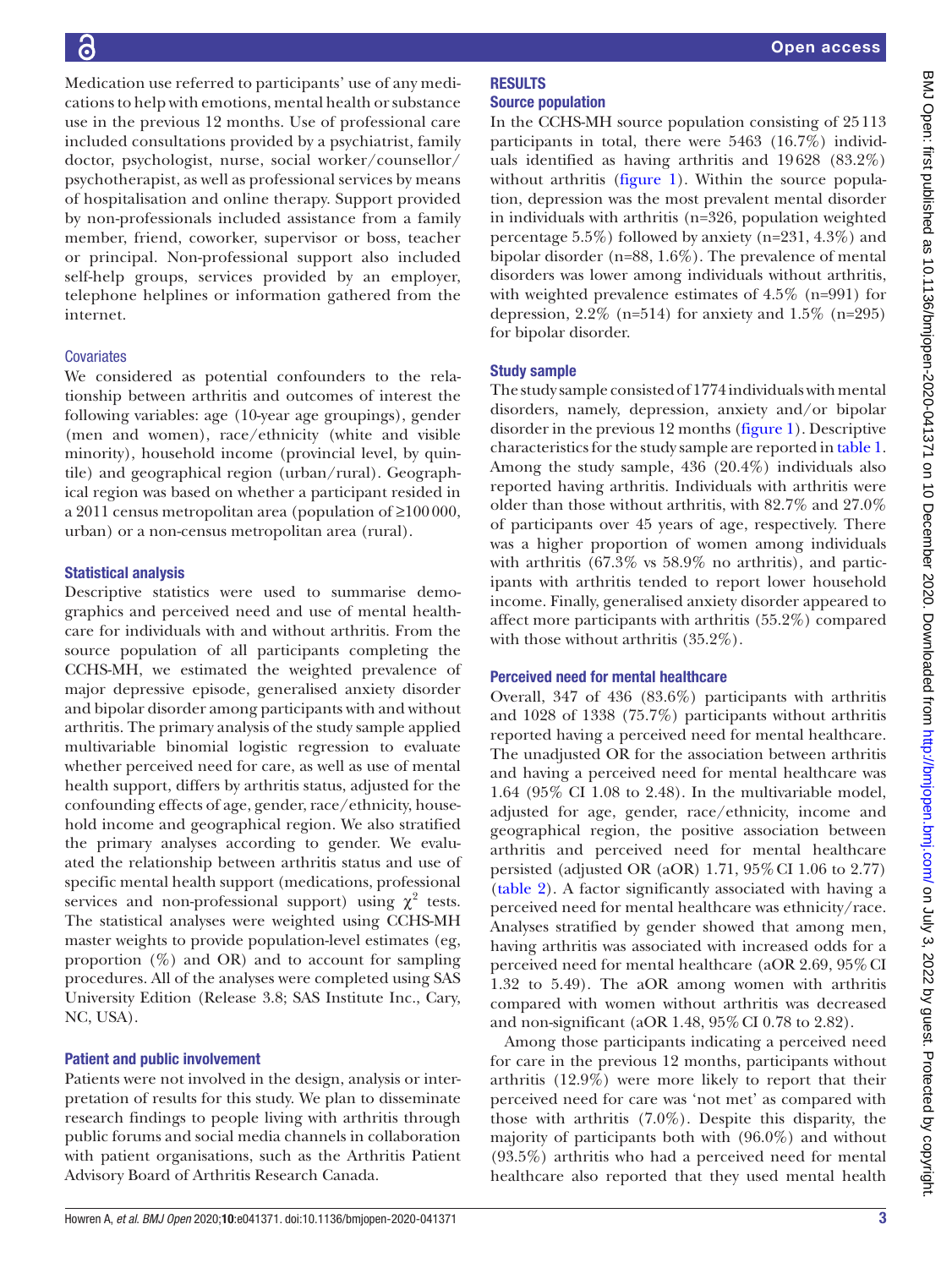

<span id="page-3-0"></span>Figure 1 Flow diagram for creation of study sample from the Canadian Community Health Survey—Mental Health<sup>[12](#page-8-3)</sup> and indication of samples used for analyses. All percentages reported are weighted using probability weights from Statistics Canada.

support (ie, medication, professional service and/or nonprofessional support) in the previous 12 months. Stratification by gender in the arthritis sample revealed that a slightly higher proportion of women (97.9%) compared with men (92.5%) having a perceived need for mental healthcare reported using mental health support.

#### Use of mental health support

The majority of participants with mental disorders used at least one type of mental health support (ie, medication, professional service and/or non-professional support) and the prevalence of use was similar among those with arthritis (82.8%) and without arthritis (79.3%). In the unadjusted analysis, the odds of using mental health support among individuals with arthritis compared with those without arthritis was 1.26 (95% CI 0.81 to 1.97). In

the adjusted analysis that accounted for the confounding effects of age, gender, race/ethnicity, income and geographical region, the aOR for the association between arthritis and mental health support was 1.50 (95% CI 0.89 to 2.51). Additional details for the unadjusted and adjusted analyses are shown in [table](#page-5-0) 2. Assessment of the model covariates suggests that women are more likely to use mental health support compared with men. In the gender-stratified analysis, aORs for the association between arthritis and mental health support remained similar among women (aOR 1.78, 95%CI 0.90 to 3.52) and men (aOR 1.52, 95%CI 0.64 to 3.66).

The type of mental health support predominately used by individuals with arthritis were professional services (66.8% arthritis, 58.1% no arthritis; p value=0.0357)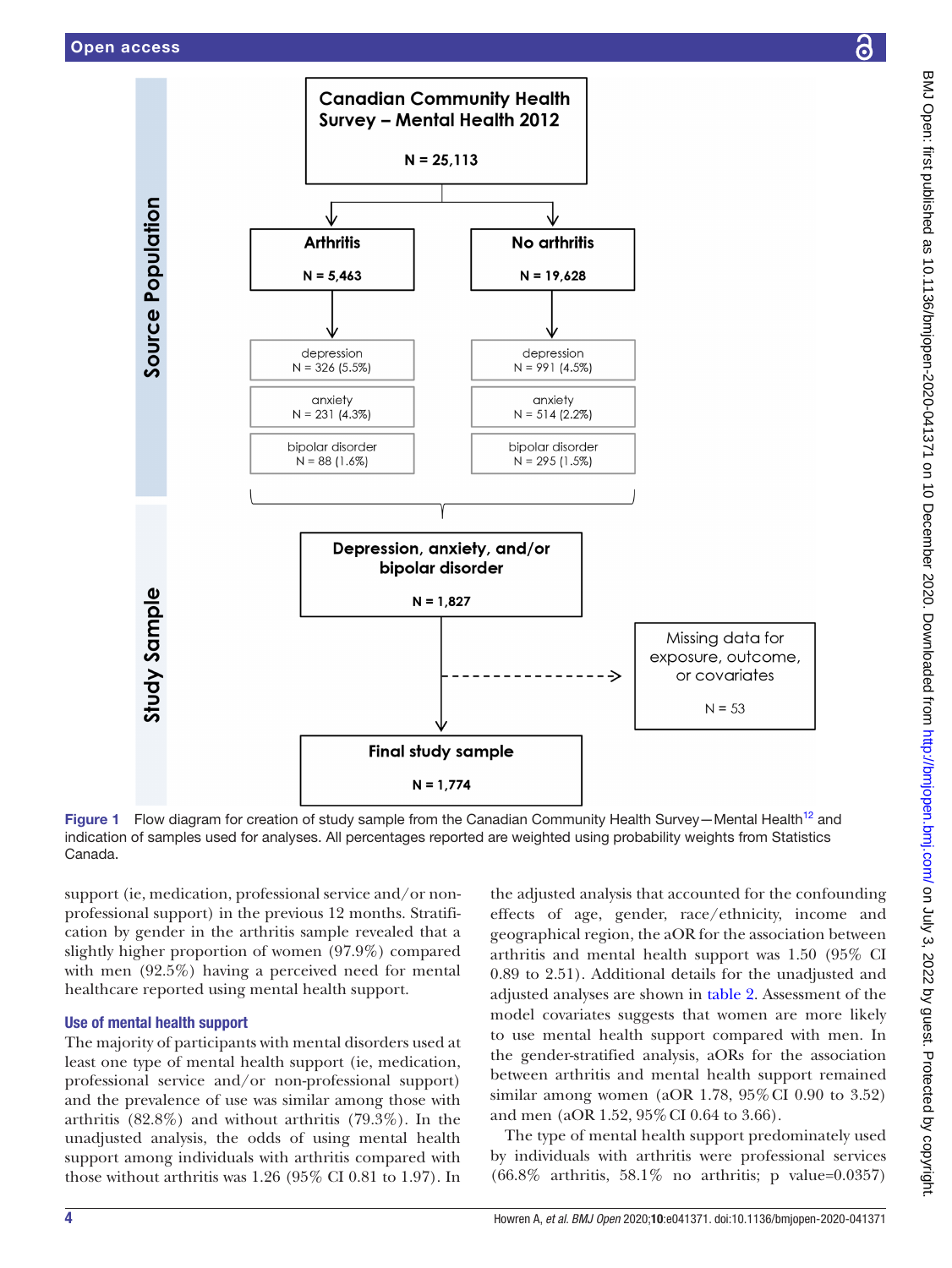<span id="page-4-0"></span>

| Descriptive characteristics of a Canadian<br>Table 1<br>Community Health Survey-Mental Health (2012) study<br>sample with mental disorders (N=1774) |                              |                                  |  |
|-----------------------------------------------------------------------------------------------------------------------------------------------------|------------------------------|----------------------------------|--|
|                                                                                                                                                     | Arthritis<br>$(N=436) N (%)$ | No arthritis<br>$(N=1338) N (%)$ |  |
| Gender                                                                                                                                              |                              |                                  |  |
| Men                                                                                                                                                 | 127 (32.7)                   | 509 (41.1)                       |  |
| Women                                                                                                                                               | 309 (67.3)                   | 829 (58.9)                       |  |
| Age (years)                                                                                                                                         |                              |                                  |  |
| $15 - 24$                                                                                                                                           | 6(0.9)                       | 352 (27.3)                       |  |
| $25 - 34$                                                                                                                                           | 18 (5.3)                     | 285 (23.1)                       |  |
| $35 - 44$                                                                                                                                           | 42 (11.1)                    | 263 (22.5)                       |  |
| $45 - 54$                                                                                                                                           | 99 (24.6)                    | 236 (16.6)                       |  |
| $55 - 64$                                                                                                                                           | 162 (39.1)                   | 148 (7.0)                        |  |
| $65 - 74$                                                                                                                                           | 73 (12.1)                    | 36(2.6)                          |  |
| $\geq 75$                                                                                                                                           | 36 (6.9)                     | 18(0.8)                          |  |
| Race/ethnicity                                                                                                                                      |                              |                                  |  |
| Visible minority                                                                                                                                    | 58 (17.1)                    | 237 (23.6)                       |  |
| White                                                                                                                                               | 378 (82.9)                   | 1101 (76.4)                      |  |
| Household income                                                                                                                                    |                              |                                  |  |
| Quintile 1 (lowest)                                                                                                                                 | 212 (41.1)                   | 412 (28.2)                       |  |
| Quintile 2                                                                                                                                          | 98 (24.6)                    | 273 (22.6)                       |  |
| Quintile 3                                                                                                                                          | 61 (15.6)                    | 250 (20.7)                       |  |
| Quintile 4                                                                                                                                          | 45 (12.4)                    | 231 (15.9)                       |  |
| Quintile 5 (highest)                                                                                                                                | 20(6.3)                      | 172 (12.7)                       |  |
| Geographical region                                                                                                                                 |                              |                                  |  |
| Urban                                                                                                                                               | 243 (71.8)                   | 849 (72.6)                       |  |
| <b>Rural</b>                                                                                                                                        | 193 (28.2)                   | 489 (27.4)                       |  |
| Mental disorder*                                                                                                                                    |                              |                                  |  |
| Major depressive episode                                                                                                                            | 316 (69.1)                   | 961 (72.8)                       |  |
| Generalised anxiety<br>disorder                                                                                                                     | 222 (55.2)                   | 502 (35.2)                       |  |
| <b>Bipolar disorder</b>                                                                                                                             | 85 (21.0)                    | 290 (24.1)                       |  |

All percentages reported are weighted using probability weights from Statistics Canada.

\*Participants can have more than one mental disorder.

and medication (62.3% arthritis, 45.1% no arthritis; p value=0.0001). Evaluation of the specific forms of professional services used by participants indicates that a higher proportion of individuals with arthritis seek care from their family doctor (52.6% arthritis, 40.4% no arthritis) and/or psychiatrist (24.0% arthritis, 17.7% no arthritis). In contrast, non-professional support was more frequently used by individuals without arthritis  $(67.3\%)$  compared with those with arthritis  $(51.6\%)$  (p value=0.0002). This disparity was predominately seen as a greater tendency for individuals without arthritis to talk with family members (29.9% arthritis, 43.8% no arthritis) and friends (34.2% arthritis, 43.9% no arthritis) about their mental health, and to use the internet for information, help or support (23.5% arthritis, 33.3% no arthritis).

A full description of specific professional services and non-professional support is provided in [figures](#page-6-0) 2 and [3](#page-6-0), respectively. Among those with arthritis, stratification by gender shows a similar usage pattern for each type of mental health support (medication: 63.1% men, 62.0% women; professional services: 67.9% men, 66.3% women; non-professional support: 52.5% men, 51.2% women).

## **DISCUSSION**

The aim of this study was to use data from an established nationally representative survey in Canada to evaluate the relationship between arthritis and the perceived need for mental healthcare, as well as use of mental health support among individuals with mental disorders. Findings suggest that among individuals with a mental disorder, arthritis is associated with 71% higher odds of having a perceived need for mental healthcare, and that this association only remained significant among men when stratifying the analysis by gender. Results also suggest similar odds for individuals with arthritis to use mental health support as compared with those without arthritis. An exploration into the three different types of mental health support suggests that pharmacological treatment and professional services may be the more sought-after support for individuals with arthritis, with fewer seeking non-professional forms of support. These findings may reflect the increasing recognition of the importance of mental health in arthritis and emphasise the necessity of engaging in discussions around mental health needs and support with patients and to ensure strategies employed are informed by the role of gender.<sup>41415</sup>

Although there is a demonstrated burden of mental disorders among the arthritis population, there is very limited research on how arthritis independently affects an individual's perceived need and use of mental healthcare. Results from our study describe a higher perceived need for mental healthcare among individuals with arthritis, and importantly after stratification by gender, showed that men with arthritis have 2.69 times higher odds than men without arthritis in sensing a need for care, a much stronger association than that observed among women. Interestingly, the influence of gender did not persist when the outcome of interest was use of mental health support. It is possible that while men diagnosed with arthritis and a mental disorder perceive a need for mental healthcare, the conformity to traditional masculine norms and the presence of stigma negatively impact health seeking and therefore use of mental health support.<sup>16</sup> Qualitative findings from Seidler *et al*<sup>s16</sup> 2016 systematic review reported that men often misinterpreted the psychological symptoms of depression, such as fatigue and irritability, as signs of a physical ailment. Indeed, chronic conditions are known risk factors for mental disorders such as depression $^{17}$  and anxiety<sup>18</sup>; however, the symptom overlap (eg, pain and fatigue) between these physical and mental illnesses often leads to mental disorders being undetected. Overall, the increased perceived need for mental healthcare among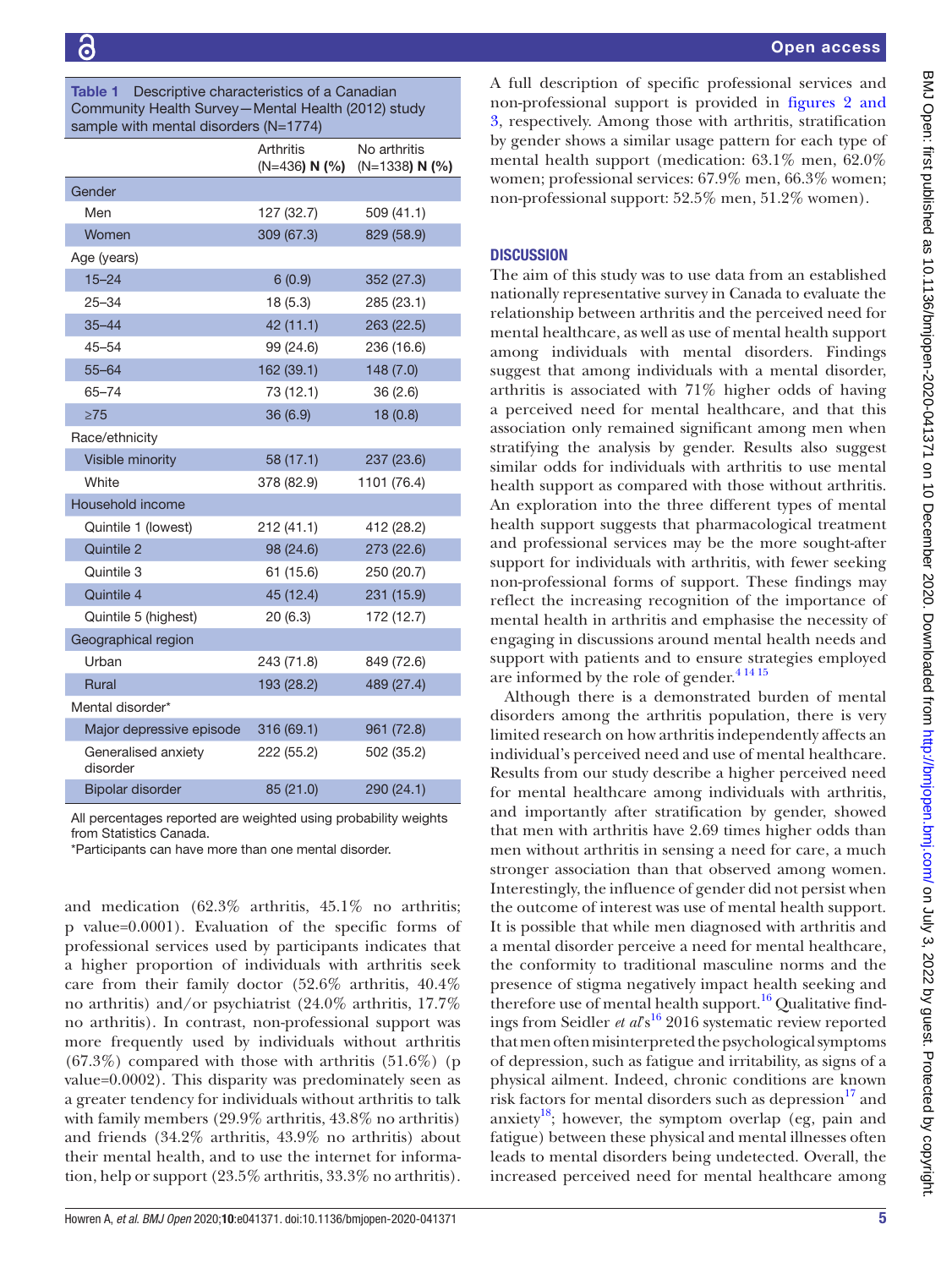<span id="page-5-0"></span>Table 2 Unadjusted and adjusted logistic regression models evaluating the association between arthritis and (1) perceived need for mental healthcare and (2) use of mental health support among individuals with mental disorders, Canadian Community Health Survey—Mental Health sample (2012)

|                      | Perceived need for mental healthcare* (yes vs no) Use of mental health support* (yes vs no)<br>OR (95% CI) | OR (95% CI)          |
|----------------------|------------------------------------------------------------------------------------------------------------|----------------------|
| Unadjusted model     |                                                                                                            |                      |
| <b>Arthritis</b>     |                                                                                                            |                      |
| <b>No</b>            | Reference                                                                                                  | Reference            |
| Yes                  | 1.64 (1.08 to 2.48)                                                                                        | 1.26 (0.81 to 1.97)  |
| Multivariable model  |                                                                                                            |                      |
| <b>Arthritis</b>     |                                                                                                            |                      |
| <b>No</b>            | Reference                                                                                                  | Reference            |
| Yes                  | 1.71 (1.06 to 2.77)                                                                                        | 1.50 (0.89 to 2.51)  |
| Gender               |                                                                                                            |                      |
| Men                  | Reference                                                                                                  | Reference            |
| Women                | 1.42 (0.99 to 2.04)                                                                                        | 1.62 (1.10 to 2.37)  |
| Age (years)          |                                                                                                            |                      |
| $15 - 24$            | 1.89 (0.56 to 6.43)                                                                                        | 2.64 (0.78 to 8.94)  |
| $25 - 34$            | 2.67 (0.78 to 9.13)                                                                                        | 3.61 (1.05 to 12.37) |
| $35 - 44$            | 2.30 (0.66 to 7.96)                                                                                        | 3.35 (0.96 to 11.60) |
| $45 - 54$            | 2.54 (0.76 to 8.49)                                                                                        | 2.85 (0.84 to 9.64)  |
| $55 - 64$            | 1.88 (0.57 to 6.21)                                                                                        | 2.04 (0.62 to 6.70)  |
| $65 - 74$            | 1.21 (0.31 to 4.65)                                                                                        | 1.79 (0.48 to 6.65)  |
| $\geq 75$            | Reference                                                                                                  | Reference            |
| Race/ethnicity       |                                                                                                            |                      |
| Visible minority     | Reference                                                                                                  | Reference            |
| White                | 1.66 (1.05 to 2.61)                                                                                        | 1.56 (0.96 to 2.53)  |
| Household income     |                                                                                                            |                      |
| Quintile 1 (lowest)  | 1.09 (0.60 to 1.96)                                                                                        | 1.11 (0.61 to 2.03)  |
| Quintile 2           | 1.26 (0.67 to 2.40)                                                                                        | 0.99 (0.52 to 1.87)  |
| Quintile 3           | 0.67 (0.37 to 1.24)                                                                                        | 0.93 (0.50 to 1.76)  |
| Quintile 4           | 0.65 (0.34 to 1.23)                                                                                        | 0.71 (0.37 to 1.36)  |
| Quintile 5 (highest) | Reference                                                                                                  | Reference            |
| Geographical region  |                                                                                                            |                      |
| Urban                | Reference                                                                                                  | Reference            |
| Rural                | 1.15 (0.80 to 1.67)                                                                                        | 0.88 (0.60 to 1.30)  |
|                      |                                                                                                            |                      |

Estimates are probability weighted using weights from Statistics Canada.

\*Adjusted for gender, age, race/ethnicity, income and geographical region.

individuals with arthritis emphasises the importance of monitoring the mental health of patients with arthritis and being mindful of gender-specific symptom presentation and health-seeking behaviours, which may require custom support strategies. Future research to characterise mental health needs for this patient population includes understanding how various biopsychosocial factors, such as pain, functional capacity and illness adjustment, influence the perceived need for mental healthcare among individuals with arthritis.

The lack of an association between arthritis and mental health support in our study suggests similar odds for use of mental health support among individuals with arthritis compared with those without arthritis. These findings are supported by a cross-sectional study conducted by Wittayanukorn *et al*<sup>[19](#page-8-8)</sup> in 2014 that identified predictors of receiving depression treatment among 1177 respondents to the US National Health and Nutrition Examination Survey from 2005 to 2010. In this study, authors noted that having arthritis was a significant predictor of using pharmacological or professional services among those with depression (OR 1.5,  $95\%$  CI 1.1 to 2.1), and although study purposes differed, our study resulted in a similar estimate (aOR 1.50, 95% CI 0.89 to 2.51).<sup>[19](#page-8-8)</sup> A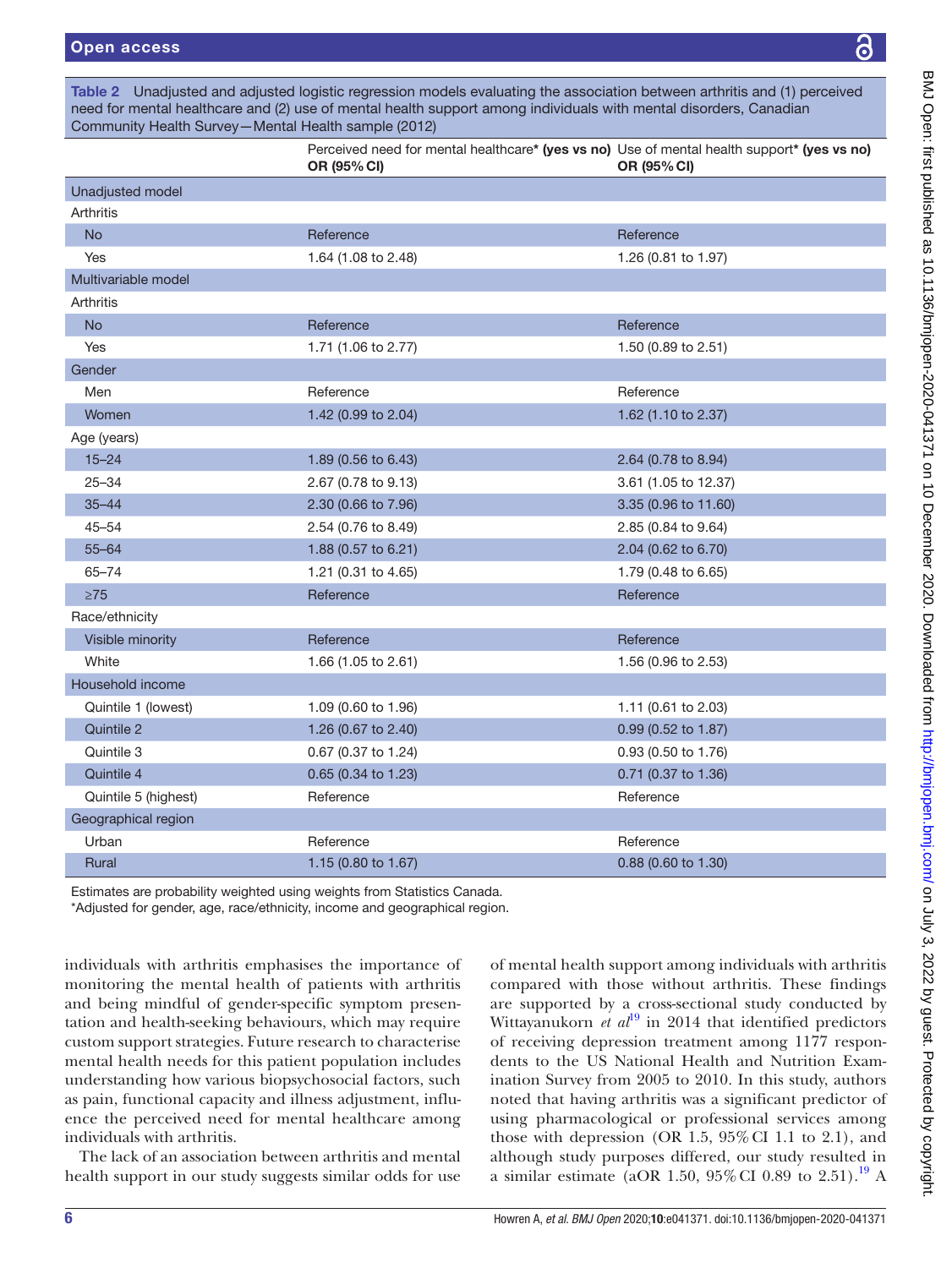

<span id="page-6-0"></span>Figure 2 Population weighted frequencies (95% CIs) of professional consultations or services used in the previous 12 months according to arthritis status. All percentages reported are weighted using probability weights from Statistics Canada.

finding unique to our study is the predominance of individuals with arthritis seeking clinical forms of mental healthcare, such as medication or professional services, and fewer turning to non-professional forms of care and support, such as family, friends or support groups. While a number of previous studies in arthritis have investigated the use of medications and professional services,  $^{10}$  II 19 20 the decreased use of non-professional support is a novel contribution to understanding how patients with arthritis seek care for their mental health. It is plausible that individuals with arthritis are more inclined to access medication or professional services because of their familiarity with the healthcare system, where clinical guidelines to manage depression, for example, recommend antidepressants and psychotherapy as first-line treatment.<sup>21</sup> <sup>22</sup> Severity may also be a contributing factor, as those with arthritis in our study sample were older and may have had a mental health condition for a longer period, thus requiring professional and/or pharmacological treatment, and may have already exhausted the use of

Ġ

non-professional forms of support. In addition, the social isolation and loneliness secondary to arthritis symptoms<sup>[23](#page-8-10)</sup> may translate to individuals avoiding discussions about mental health symptoms with relatives and peers. It is imperative that future interventions for mental disorders in individuals with arthritis consider the complexities of managing arthritis and address the social aspects of treat-ment,<sup>[24](#page-8-11)</sup> especially given that interventions trialled to date are primarily clinical.<sup>[25 26](#page-8-12)</sup> Further, clinical practice guidelines for arthritis should consider including guidance on mental health management that is in alignment with existing mental health guidelines. Depression guidelines from the Canadian Network for Mood and Anxiety Treatments, for example, recommend screening for depression among those with chronic medical conditions and chronic pain when resources and services are available.<sup>17</sup>

Strengths of this study include evaluation of the independent association between arthritis and the perceived need for mental healthcare, as well as use of mental health support using data from a nationally representative



Figure 3 Population weighted frequencies (95% CIs) of non-professional forms of support used in the previous 12 months according to arthritis status. All percentages reported are weighted using probability weights from Statistics Canada.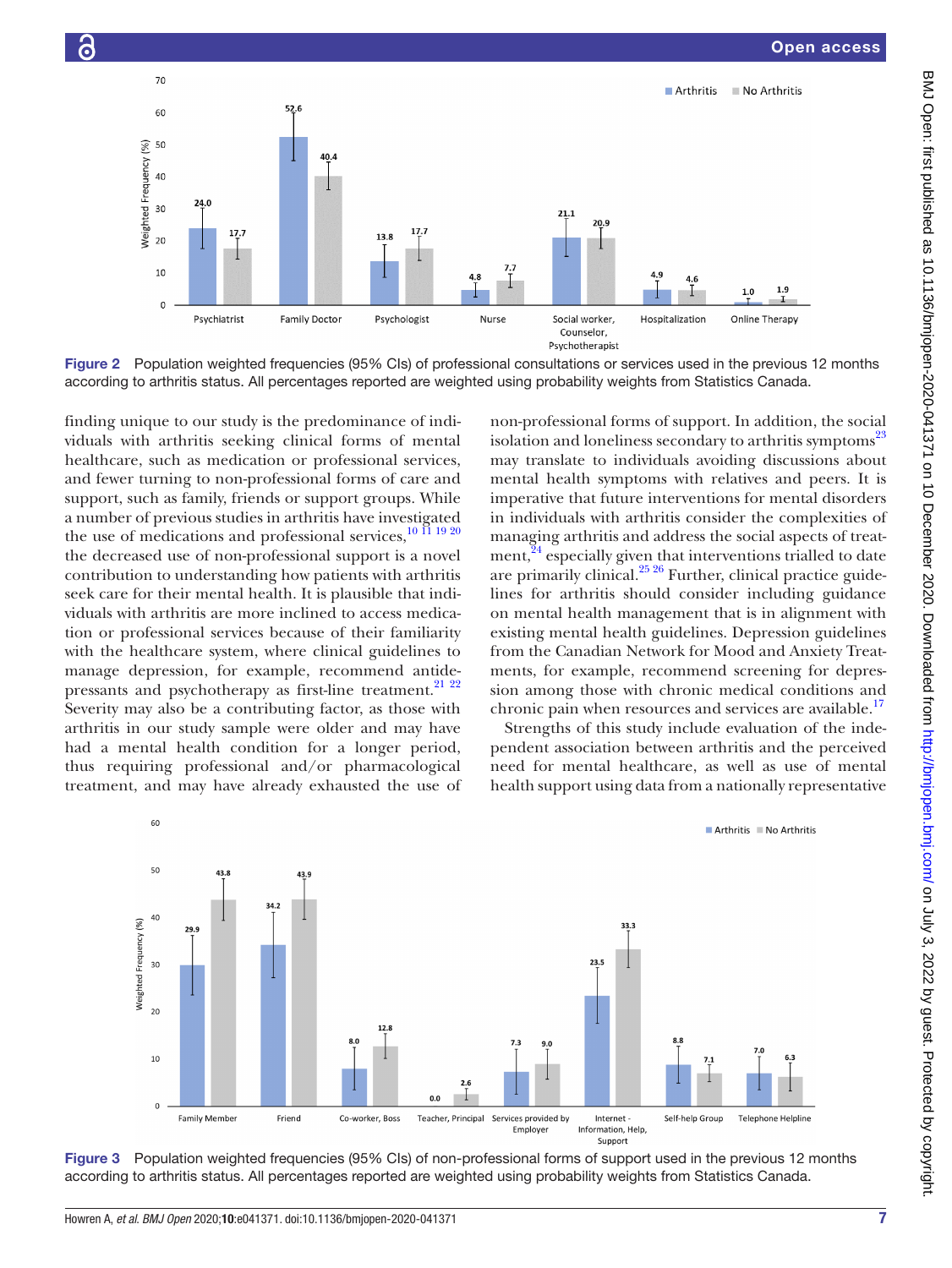#### Open access

sample. This is also the first study to comprehensively assess mental health support by including non-professional support seeking along with medications and professional services. Assessment of covariates for the overall model shows that women had higher odds of receiving mental health support compared with men. This finding is consistent with gender differences reported in previous studies, where women are more likely than men to use mental health services and be prescribed medications, $2728$  and therefore adds validity to the model and the main findings. There are also limitations to consider when interpreting the results of this study. First, the identification of individuals with arthritis is based on self-reported data as opposed to physician-diagnosed data. However, the CCHS-MH survey asks participants to report only chronic diseases confirmed by a physician, and self-reported arthritis has been shown to be reasonably valid and reliable. $2930$  Moreover, our study is restricted to the variables included in the CCHS-MH survey, which does not include information on arthritis type and disease severity. There is also a possibility of systematic error due to respondent bias. In particular, individuals with arthritis may be better able to recall their treatment history, given their ongoing clinical management and awareness of personal health status. Lastly, the cross-sectional study design precludes the ability to infer temporality between exposure and outcome variables.

The current study suggests that individuals with arthritis have a greater perceived need for mental healthcare and similar odds of receiving support for their mental disorders in comparison to the general population. The implications of these findings are that while those with arthritis may have a greater perceived need for mental healthcare, mental health support in the form of medication and professional consults or services are being accessed, perhaps as a result of established connections with the healthcare system and/or having had a mental disorder for a longer duration. The potential role of traditional masculine norms in symptom recognition and healthcare seeking for mental disorders highlight additional opportunities for improving mental health in individuals with arthritis. To obtain a clearer understanding of these associations, it is important to explore non-professional forms of support as well as to conduct longitudinal analyses as this will enable us to understand temporal trends and to assess causality.

#### Author affiliations

<sup>1</sup> Faculty of Pharmaceutical Sciences, University of British Columbia, Vancouver, British Columbia, Canada

<sup>2</sup> Arthritis Research Canada, Richmond, British Columbia, Canada

<sup>3</sup>Collaboration for Outcomes Research and Evaluation, Vancouver, British Columbia, Canada

4 Faculty of Medicine, Department of Medicine, Division of Rheumatology, University of British Columbia, Vancouver, British Columbia, Canada

<sup>5</sup> Faculty of Medicine, Department of Medicine, McGill University, Montreal, Quebec, Canada

<sup>6</sup> Faculty of Medicine, School of Population and Public Health, University of British Columbia, Vancouver, British Columbia, Canada

<sup>7</sup> Faculty of Health Sciences, Simon Fraser University, Burnaby, British Columbia, Canada

#### Twitter Mary A De Vera [@maryadevera](https://twitter.com/maryadevera)

Contributors AH and MDV contributed to the study design, as well as acquisition, analysis and interpretation of data. JAA-Z, DDC, JHP and HX contributed to study design, data analysis and interpretation. AH drafted the manuscript and all study authors (AH, JAA-Z, DDC, JHP, HX and MDV) revised and approved the final version for publication.

Funding This work was supported by a Strategic Operating Grant from The Arthritis Society (#SOG-18-0192).Dr. De Vera holds a Canada Research Chair in Medication Adherence, Utilization, and Outcomes and is The Arthritis Society Network Scholar and Michael Smith Foundation for Health Research Scholar.Mrs. Howren is a recipient of a Canadian Institutes of Health Research Frederick Banting and Charles Best Canada Graduate Scholarship Doctoral Award and a Wayne Riggs Interdisciplinary Doctoral Scholarship in Pharmaceutical Sciences (University of British Columbia).Dr. Aviña-Zubieta is the British Columbia Lupus Society Research Scholar and the Walter & Marilyn Booth Research Scholar.Dr. Xie is Milan and Maureen Illich/Merck Frosst Chair in Biostatistics for Arthritis and Musculoskeletal Diseases.

Competing interests None declared.

Patient and public involvement Patients and/or the public were not involved in the design, conduct, reporting or dissemination plans of this research.

Patient consent for publication Not required.

Ethics approval Ethical approval to use the publicly available Canadian Community Health Survey—Mental Health data was covered by University of British Columbia's Policy (#LR9) on Research Involving Human Participants [\(https://](https://universitycounsel-2015.sites.olt.ubc.ca/files/2019/08/Human-Research-Policy_LR9.pdf) [universitycounsel-2015.sites.olt.ubc.ca/files/2019/08/Human-Research-Policy\\_](https://universitycounsel-2015.sites.olt.ubc.ca/files/2019/08/Human-Research-Policy_LR9.pdf) [LR9.pdf\)](https://universitycounsel-2015.sites.olt.ubc.ca/files/2019/08/Human-Research-Policy_LR9.pdf).

Provenance and peer review Not commissioned; externally peer reviewed.

Data availability statement Data are available in a public, open access repository. The public use microdata file can be accessed through Statistics Canada [\(https://](https://www150.statcan.gc.ca/n1/en/catalogue/82M0021X) [www150.statcan.gc.ca/n1/en/catalogue/82M0021X\)](https://www150.statcan.gc.ca/n1/en/catalogue/82M0021X).

Open access This is an open access article distributed in accordance with the Creative Commons Attribution Non Commercial (CC BY-NC 4.0) license, which permits others to distribute, remix, adapt, build upon this work non-commercially, and license their derivative works on different terms, provided the original work is properly cited, appropriate credit is given, any changes made indicated, and the use is non-commercial. See: [http://creativecommons.org/licenses/by-nc/4.0/.](http://creativecommons.org/licenses/by-nc/4.0/)

#### ORCID iD

Mary A De Vera <http://orcid.org/0000-0002-2205-2683>

#### **REFERENCES**

- <span id="page-7-0"></span>1 Puyat JH, Kazanjian A, Wong H, *et al*. Comorbid chronic general health conditions and depression care: a population-based analysis. *[Psychiatr Serv](http://dx.doi.org/10.1176/appi.ps.201600309)* 2017;68:907–15.
- <span id="page-7-1"></span>2 Fikretoglu D, Liu A. Perceived barriers to mental health treatment among individuals with a past-year disorder onset: findings from a Canadian population health survey. *[Soc Psychiatry Psychiatr](http://dx.doi.org/10.1007/s00127-014-0975-0)  [Epidemiol](http://dx.doi.org/10.1007/s00127-014-0975-0)* 2015;50:739–46.
- <span id="page-7-2"></span>3 Stubbs B, Aluko Y, Myint PK, *et al*. Prevalence of depressive symptoms and anxiety in osteoarthritis: a systematic review and meta-analysis. *[Age Ageing](http://dx.doi.org/10.1093/ageing/afw001)* 2016;45:228–35.
- <span id="page-7-3"></span>4 Matcham F, Rayner L, Steer S, *et al*. The prevalence of depression in rheumatoid arthritis: a systematic review and meta-analysis. *[Rheumatology](http://dx.doi.org/10.1093/rheumatology/ket169)* 2013;52:2136–48.
- <span id="page-7-4"></span>5 Marrie RA, Walld R, Bolton JM, *et al*. Increased incidence of psychiatric disorders in immune-mediated inflammatory disease. *[J](http://dx.doi.org/10.1016/j.jpsychores.2017.07.015)  [Psychosom Res](http://dx.doi.org/10.1016/j.jpsychores.2017.07.015)* 2017;101:17–23.
- <span id="page-7-5"></span>6 Marengo MF, Waimann CA, de Achaval S, *et al*. Measuring therapeutic adherence in systemic lupus erythematosus with electronic monitoring. *[Lupus](http://dx.doi.org/10.1177/0961203312447868)* 2012;21:1158–65.
- 7 Ang DC, Choi H, Kroenke K, *et al*. Comorbid depression is an independent risk factor for mortality in patients with rheumatoid arthritis. *[J Rheumatol](http://www.ncbi.nlm.nih.gov/pubmed/http://www.ncbi.nlm.nih.gov/pubmed/15940760)* 2005;32:1013–9.
- 8 Hyphantis T, Kotsis K, Tsifetaki N, *et al*. The relationship between depressive symptoms, illness perceptions and quality of life in